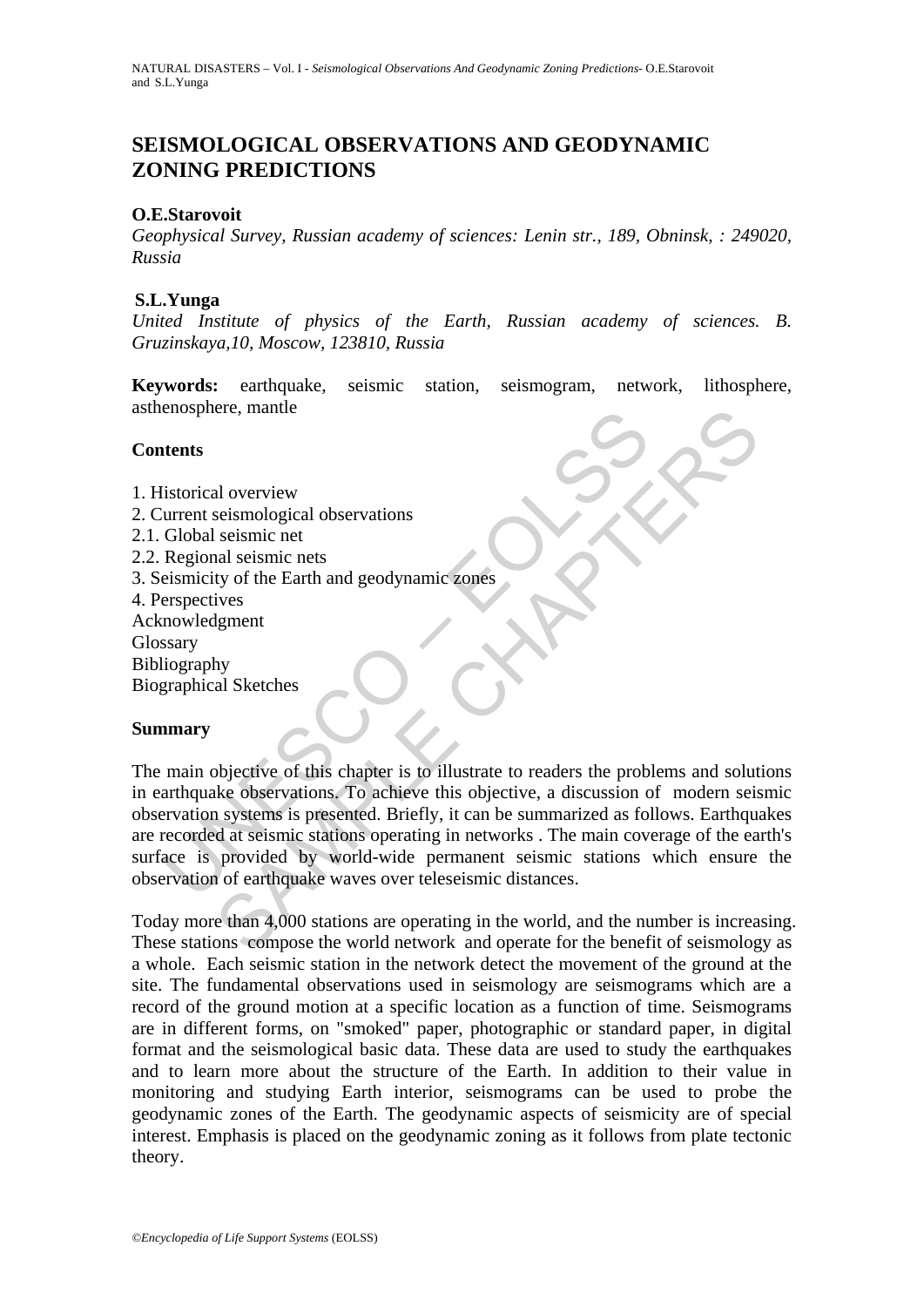#### **1. Historical overview**

Earthquakes as natural phenomena have attracted great interest throughout history. The history of seismological observation has been traced about 2000 B.C. since man first recorded literally the earthquakes. A rational explanation of earthquake phenomena and even classification of earthquakes according to the nature of the observed earth movement has been given by Greek philosopher Aristotle, some 340 B.C. The earliest instrument which was made to reveal earthquake ground motion is the seismoscope, invented by the Chinese scholar Chang Heng in 132 A.D. Catalogs of earthquakes felt and earthquake observations have appeared intermittently for many centuries. Since the nineteenth century earthquake catalogs were being regularly published. As early as 1855, a number of seismographs using electromagnetic recording had been constructed in Italy by Palmieri. The prototype of the modern seismograph was developed in Japan by British seismologist John Milne and his associates James Ewing and Thomas Gray about 1880.

ish seismologist John Milne and his associates James Ewing<br>to the status of the status of the status of the status of the status of<br>first teleseismic seismogram was recorded and identified by E<br>first teleseismic seismogram smologist John Milne and his associates James Ewing and Thomas Composity John Milne and his associates James Ewing and Thomas C.<br>
1. instrumental seismogram was recorded and identified by Ernst von Reb<br>
at Potsdam. The ear The modern instrumental seismology in its worldwide sense was born in 1889 when the first teleseismic seismogram was recorded and identified by Ernst von Rebeur-Paschwitz at Potsdam. The earliest known list of instrumentally recorded earthquakes with computed times of origin and epicenters is that for the period 1899-1903. Cardinal improvement in the design of seismograph was made in 1906 by Russian academician Boris Borisovich Golitzin, who designed the first electromagnetic seismograph with photographic recording. A principal development was associated with Golitzin's idea of recording ground motion by means of a light ray reflected from the moving mirror of a galvanometer. The motion of the mirror is excited by an electric current generated by electromagnetic induction when the pendulum of the seismometer moves. In subsequent years the number of instrumentally recorded earthquakes began to accumulate and cataloging of earthquakes has become increasingly more uniform and complete.

Essential progress in seismological observations has been made through first half of the twentieth century. By 1940, where were about 250 seismographic stations around the globe. During the late 1950's there already existed worldwide about 700 seismographic stations equipped with seismographs of various types and frequency responses. But only few instruments were calibrated, so that actual ground motions could not be measured and timing errors of several seconds were common.

World-Wide Standard Seismographic Network (WWSSN) began to form in the 1960's. By 1967 the WWSSN consisted of about 120 stations distributed over 60 countries. Timing and accuracy are maintained by crystal clocks, and a calibration pulse is placed daily on each record. The resulting data provided the basis for significant advances in research on earthquake mechanisms, global tectonics, and the structure of the Earth's interior. By the 1980s further upgrading of permanent seismographic stations began with the installation of digital equipment. Digital Global Seismographic Network (GSN) is responsible for the deployment and maintenance of permanent digital seismic recording stations around the globe. By 1998 the GSN had over 100 stations with affiliations to IRIS and several other national and international networks (Fig. 1). Among the global networks of digital seismographic stations now in operation are the seismic research instruments in deep boreholes; modified high-gain, long-period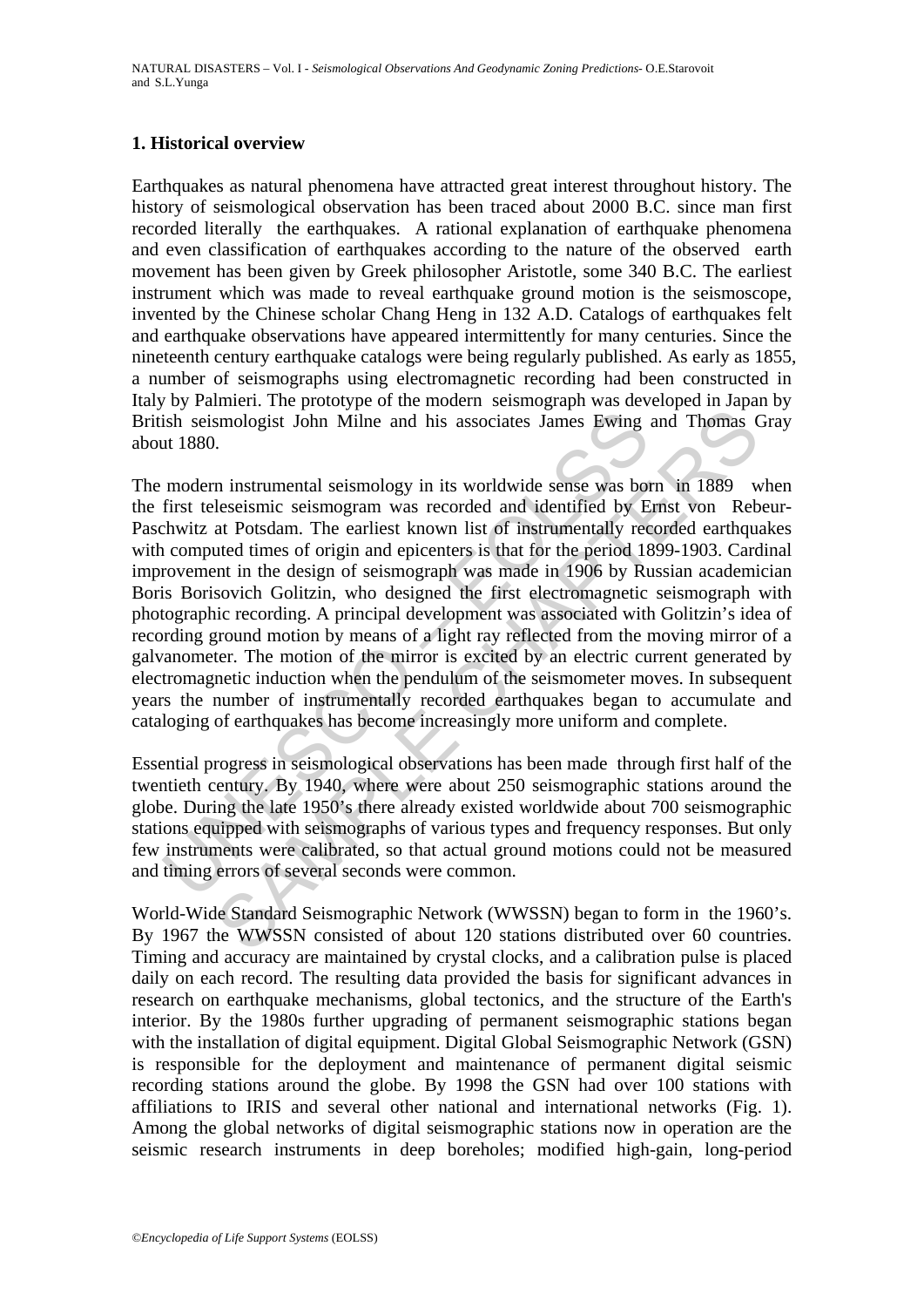(surface) strainmeters; and digital worldwide standardized seismographic network stations. In addition, a number of gravimeters capable of digital recording and response to very long wavelengths have been installed throughout the world as part of the International Deployment of Accelerographs (IDA) network. The main goal of this program is to equip global observatories with seismographs that can record seismic waves over a broad band of frequencies.

Today more than 4000 stations are operating in the world, and the number is increasing. More than 100 stations are equipped with internet connected computers, and large amount of seismic data are now available on the Internet. Already constructed are the so called "virtual networks" where seismologists are able to collect data from a subset of stations that enhance the specific goals of individual projects.



Fig. 1. Global seismographic network. Seismic stations are shown by stars, green stars indicate stations of 1999 year.

### **2. Current seismological observations**

## **2.1. Global seismic net**

The many thousands of earthquakes occurring world-wide each year pose a scientific and practical problem of their reliable observation and identification. Thus National Earthquake Information Center of the USA currently locates more then 15000 earthquakes yearly. Especially valuable is the service provided by the International Seismological Centre (ISC) at Great Britain. Each month it receives about 80,000 readings from worldwide seismic stations from national and regional agencies and observatories and preliminary estimates of the locations of earthquakes. The ISC publishes monthly (with about a two-year delay), a bulletin that provides all available information on each of about 1,500 to 2,000 earthquakes.

In the broad sense, earthquake observations obviously have fundamental significance in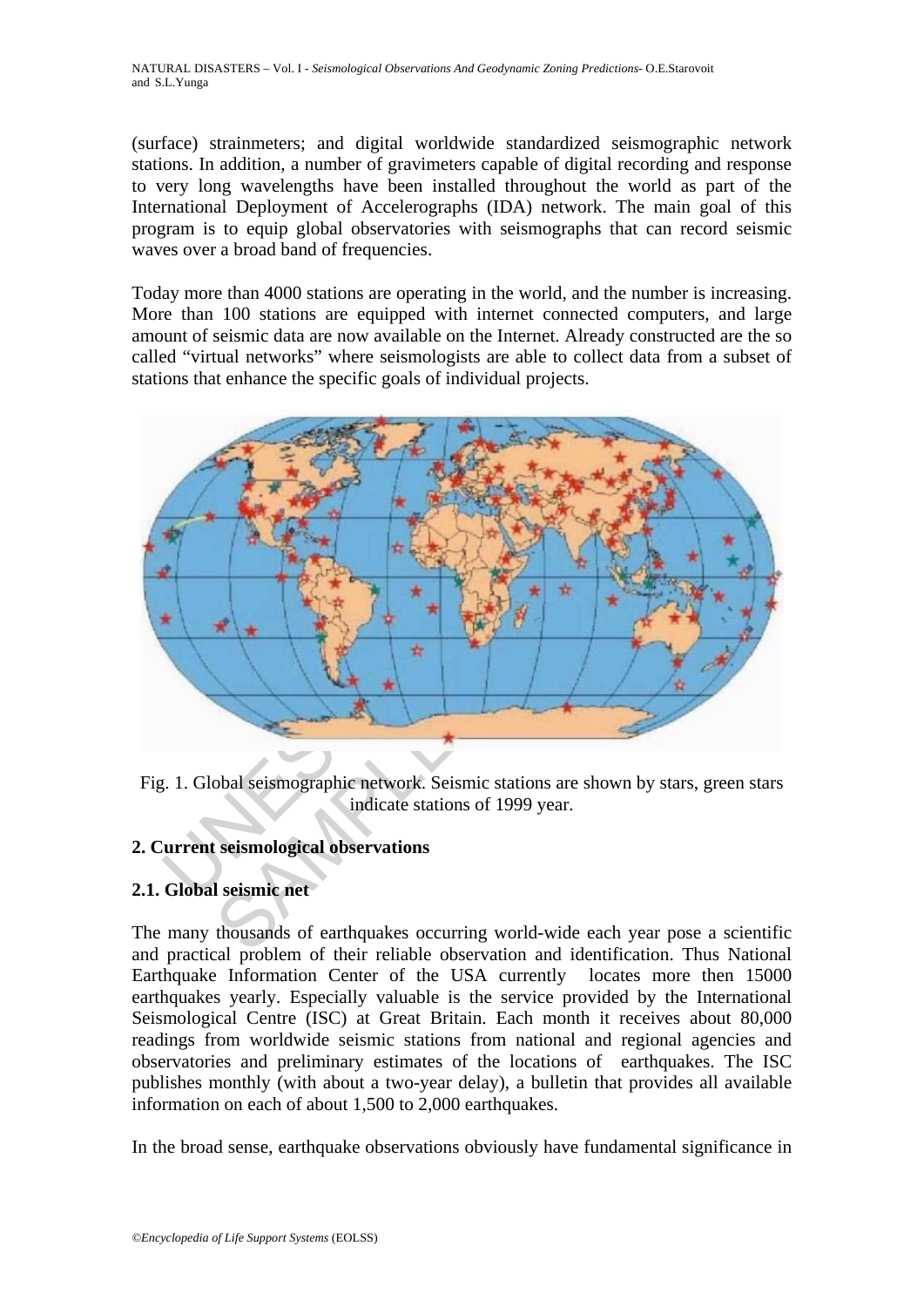the practical solution of the problems arising due to damaging earthquakes, i.e. in planning, designing, constructing and managing earthquake-resistant structures and facilities.

The substantially international character of the world-wide stations has been emphasized by the Committee for the International Seismological Summary, the UNESCO Missions, the Committee for the Standardization of Seismographs and Seismograms, and the Intergovernmental Meeting on Seismology and Earthquake Engineering. The stations of the global network are placed in all parts of the world. Europe, most of Asia and North America are already covered to an appropriate density, within 1000 km of each other. The areas which have much less than optimum cover are South America, Africa, Antarctica and the oceans.

The seismograph is the primary sensing instrument which provides the seismologist with almost all the data. The instruments are installed on simple cement block or may be placed directly on flat surfaces of hard rock. Generally, seismographs are divided into three types: short period; long (or intermediate) period; and ultra-long period, or broadband, instruments.

World-wide stations usually are equipped to record three components (N-S, E-W, Z) of short-period and three components of long-period earth motion. The long- or intermediate-period instruments of the type used by the WWSSN have a response maximum at about 20 seconds. In order to provide as much flexibility as possible for research work, the trend has been towards the operation of very-broad-band seismographs, often with digital representation of the signals. This is usually accomplished with very-long-period pendulums and electronic amplifiers that pass signals in the 0.005 to 50 Hz band.

almost all the data. The instruments are installed on simple cementry almost all the data. The instruments are installed on simple cementred directly on flat surfaces of hard rock. Generally, seismograph et types: short pe state that the instruments are installed on simple eement block or match<br>at all the data. The instruments are installed on simple eement block or match<br>ctly on flat surfaces of hard rock. Generally, seismographs are divide The signals recorded at a seismograph station show different characteristics depending upon the distance from the source. Teleseismic signals (distance 3000-9000 km) are simpler in nature than the signals at regional distances (less than 3000 km) which are rather complex. Seismic signals are recorded both from earthquakes and underground explosions. A typical earthquake seismogram and an explosion record have different characteristic features, which may be used to discriminate between these two types of sources. A permanent building is used on a particular recording site. A station site must fulfil several conditions according to the type of station, taking into consideration such factors as remoteness from local disturbances (large rivers, heavy machinery, traffic etc.), stable underground like hard crystalline bedrock and low relief.

Station equipment, operation and reporting procedure are determined by special world standards as described in the manuals of seismological observatory practice.

Global permanent stations should guarantee a continuous recording of all seismic signals that are observable above the threshold level determined by local noise conditions. Seismic noise usually includes regular continuous seismic disturbances in the typical range of periods from 0.01 to 10 seconds, although microseisms with longer periods have been observed. In highly seismic areas, the traces of the most sensitive instruments are overlapped by events close to the station, so additional equipment for recording at lower sensitivity are provided. In sites where destructive earthquakes are to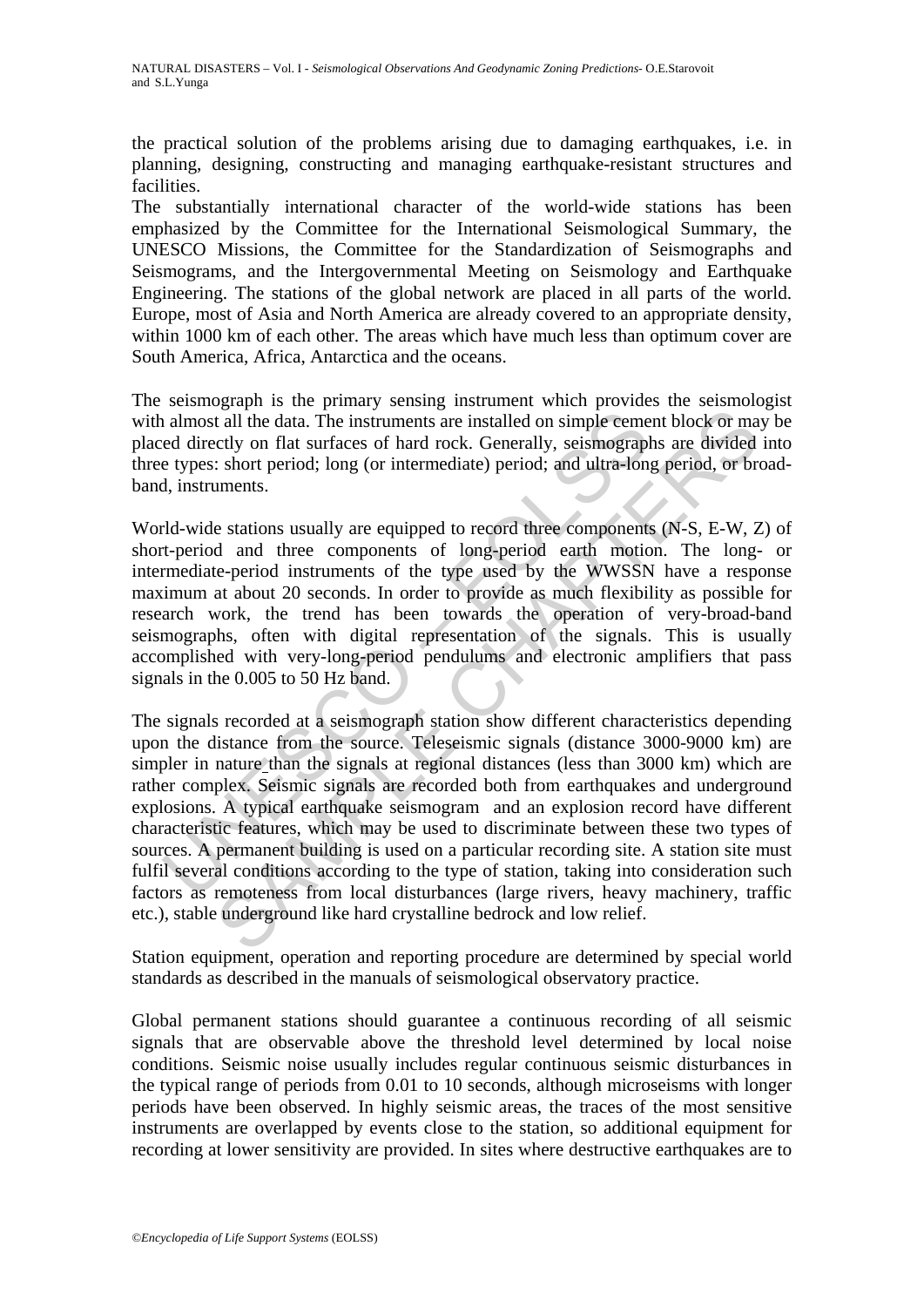NATURAL DISASTERS – Vol. I - *Seismological Observations And Geodynamic Zoning Predictions*- O.E.Starovoit and S.L.Yunga

be expected, the range of intensity may require as many as three levels of instrumentation at stations. In such cases accelerometers are installed, to measure the rate at which the ground velocity is changing; these instruments are capable of recording strong-motion because they allow integration to be carried out to estimate ground velocity and displacement. The ground accelerations to be registered range up to 2g, where g is the acceleration due to gravity. Recording such accelerations can be easily accomplished with short torsion suspensions or force-balance mass-spring systems.

Global seismic stations operate with a high reliability and with regularly calibrated instruments.



# TO ACCESS ALL THE **23 PAGES** OF THIS CHAPTER, Visit: http://www.eolss.net/Eolss-sampleAllChapter.aspx

#### **Bibliography**

Aki K., Richards P. (1980) Quantitative seismology, Vol. I (557p.), Vol. II (373p.) Freeman & Co., San Francisco, Cal., [Avanced texts that treat the theory of seismic waves in detail]

TO ACCESS ALL THE 23 PAGES OF THIS CHANNEL Visit: http://www.eolss.net/Eolss-sampleAllChapte<br>
Visit: http://www.eolss.net/Eolss-sampleAllChapte<br>
iography<br>
K., Richards P. (1980) Quantitative seismology, Vol. I (357p.), Vol CO ACCESS ALL THE 23 PAGES OF THIS CHA[PTE](https://www.eolss.net/ebooklib/sc_cart.aspx?File=E4-06-01-05)R,<br>
Visit: http://www.eolss.net/Eolss-sampleAllChapter.aspx<br>
ards P. (1980) Quantitative seismology, Vol. I (587p), Vol. II (373p) Freeman & Co.<br>
and B. (1980) Quantitative seismolo Ben-Menahem A. A. (1995), Concise History of Mainstream Seismology - Origins, Legacy, and Perspectives. BULLETIN OF THE SEISMOLOGICAL SOCIETY OF AMERICA. Vol 85, Iss 4, pp 1202-1225. [The history of seismology has been traced since ancient time. Special attention is paid to perspectives of seismology as interdisciplinary science].

Bott, M.H.P. (1982)., The interior of the Earth, 2nd edition, Edward Arnold London. 403p. [This presents a comprehensive discussion of different aspects of the Earth structure]

Kasahara, K. (1981), Earthquake mechanics, Cambridge University Press Cambridge. 248p. [This monograph provides extensive knowledge concerning general aspects of earthquake dynamics].

Lay T., Wallace T. (1995) Modern global seismology, Academic Press, San-Diego, 517p. [Excellent text that treats in detail different aspects of current seismological observations].

Richter C.F..(1958) Elementary seismology. San Francisco : W. H. Freeman, viii, 768 p. [One of the most popular among seismological books].

#### **Biographical Sketches**

**Dr.Starvoit** is one of the leading Russian seismologists who has worked extensively on various aspects of seismic observations. In addition to his scientific investigations, Dr.Starvoit devote much time to the management of the national net of seismic stations. At the same time he is the director of the institute of Geophysical Survey, which is the Russian foremost research center for seismological observations.

He had published more that 100 works in Russian and international seismological geophysical journals. He constantly participate in most I mportant international meetings,conferences and workshops.He has close scientific relations with seismologists of the U.S.A.,Great Britain, Germany,France,Japan and other countries. For many years Dr.Starovoit is the national coordinator of international research projects devoted to seismic data acquisition.